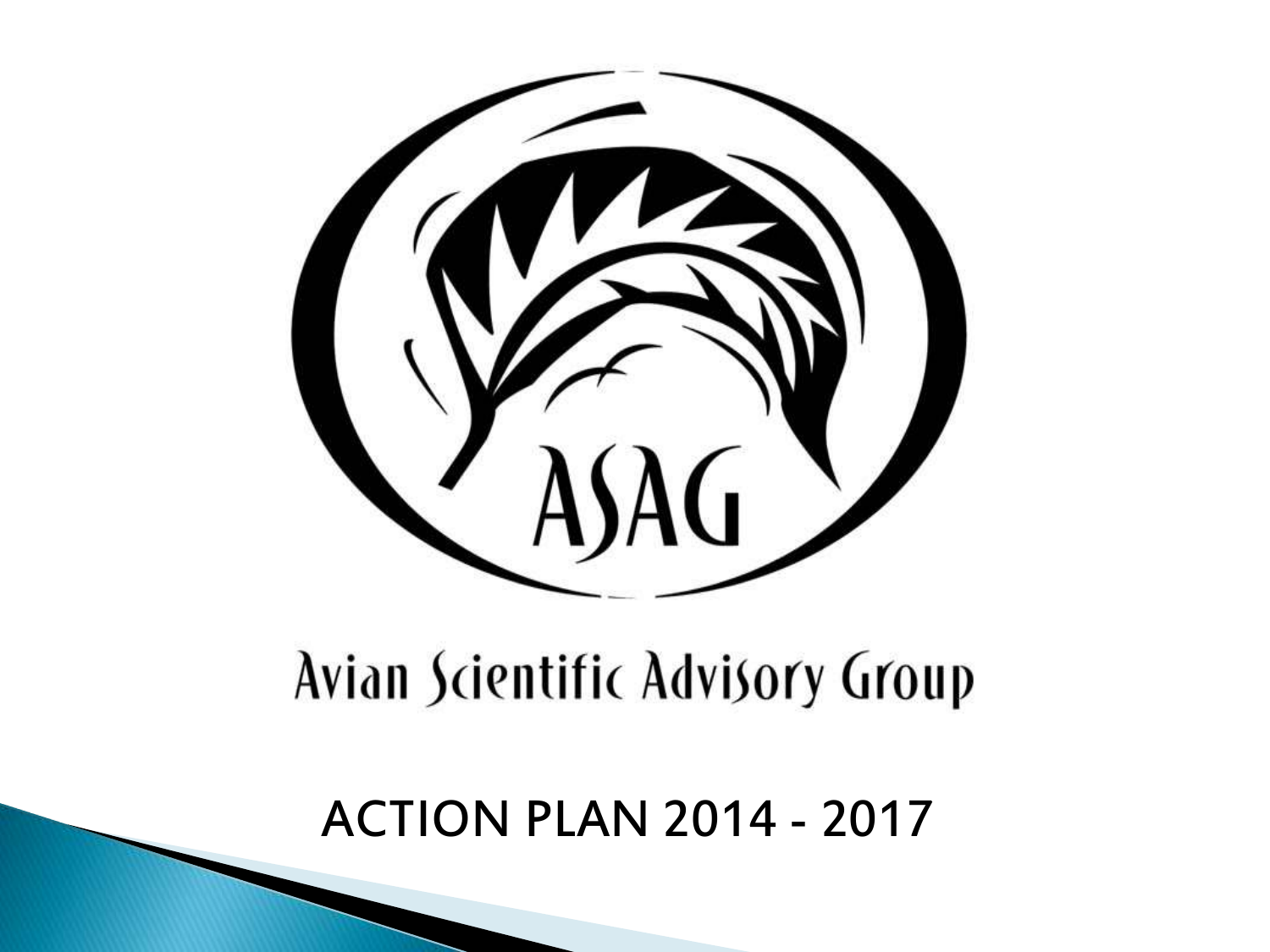#### GOAL ONE Provide technical support and guidance on avian policies and practices.

| <b>Objectives</b>                                                                                                                      | <b>Point Person</b>                                                                        |
|----------------------------------------------------------------------------------------------------------------------------------------|--------------------------------------------------------------------------------------------|
| Provide support to program leaders<br>requesting assistance in developing<br>Animal Care Manuals.                                      | <b>TAG Chairs and program</b><br>leaders                                                   |
| Develop guidelines on issues that affect<br>avian management.<br>• Avian egg euthanasia guidelines<br>• Finalize wild bird acquisition | • Susie Kasielke, Sara<br>Hallager, Jennifer<br>Evans, Debbie<br>Zombeck,<br>• Steve Sarro |
| Organize three taxa or topic related<br>avian workshops at annual ASAG<br>meeting.                                                     | <b>ASAG Char and Vice</b><br>Chair                                                         |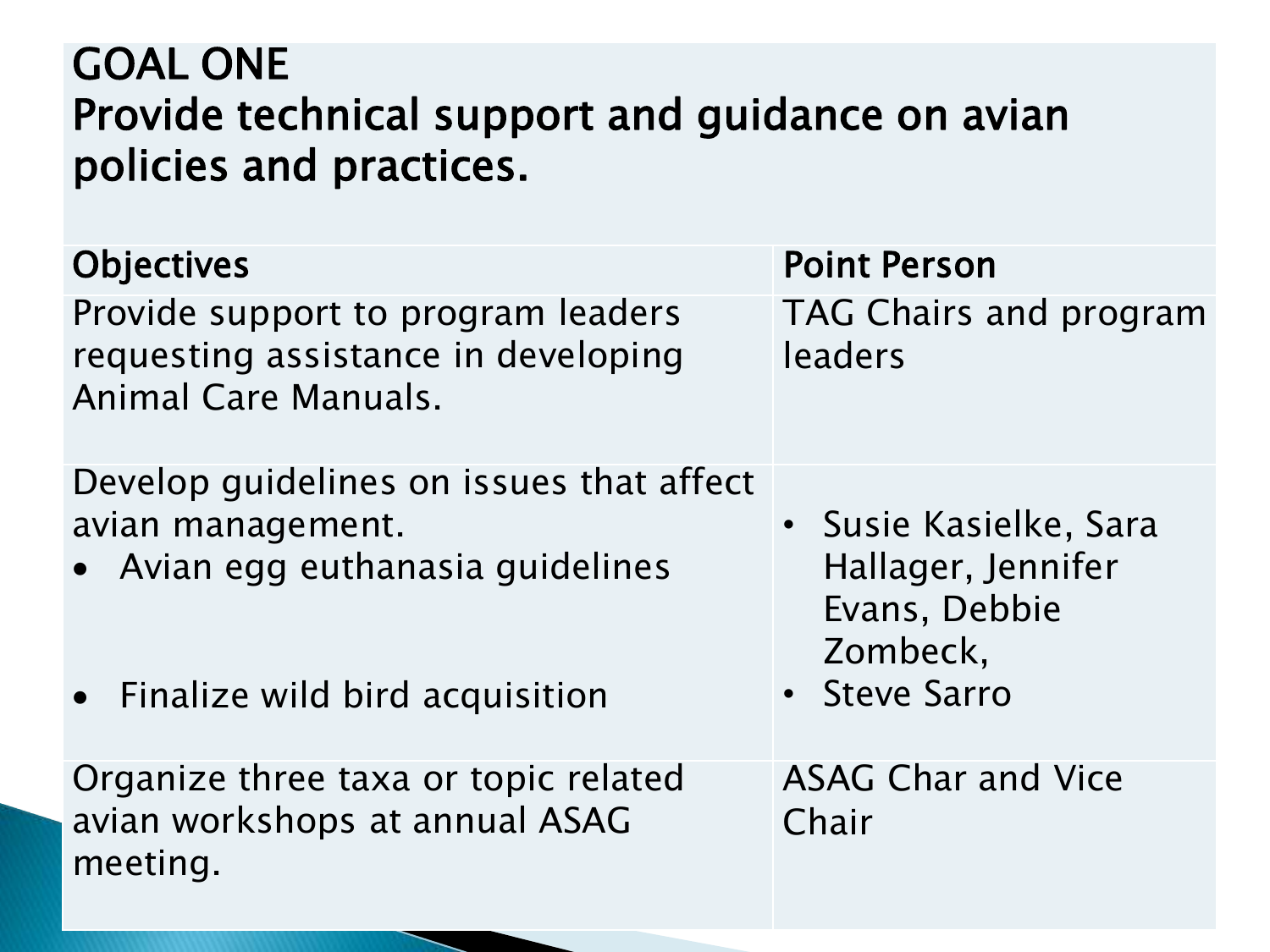## GOAL ONE Provide technical support and guidance on avian policies and practices.

| <b>Objectives</b>                                                                                                                           | <b>Point Person</b>                                             |
|---------------------------------------------------------------------------------------------------------------------------------------------|-----------------------------------------------------------------|
| Complete species fact sheets for all<br>program species. Post on the ASAG<br>website.                                                       | Kelly Vineyard,<br><b>Stephanie Costelow,</b><br>Sherry Branch. |
| <b>Compile Annual AZA Avian Population</b><br>reports. Post on the ASAG website.                                                            | <b>Robert Webster</b>                                           |
| Develop guidelines for grants that<br>support avian husbandry or avian<br>conservation programs. Award grants<br>annually starting in 2015. | Carolyn Atherton,<br>Jennifer Evans, Sunny<br>Nelson            |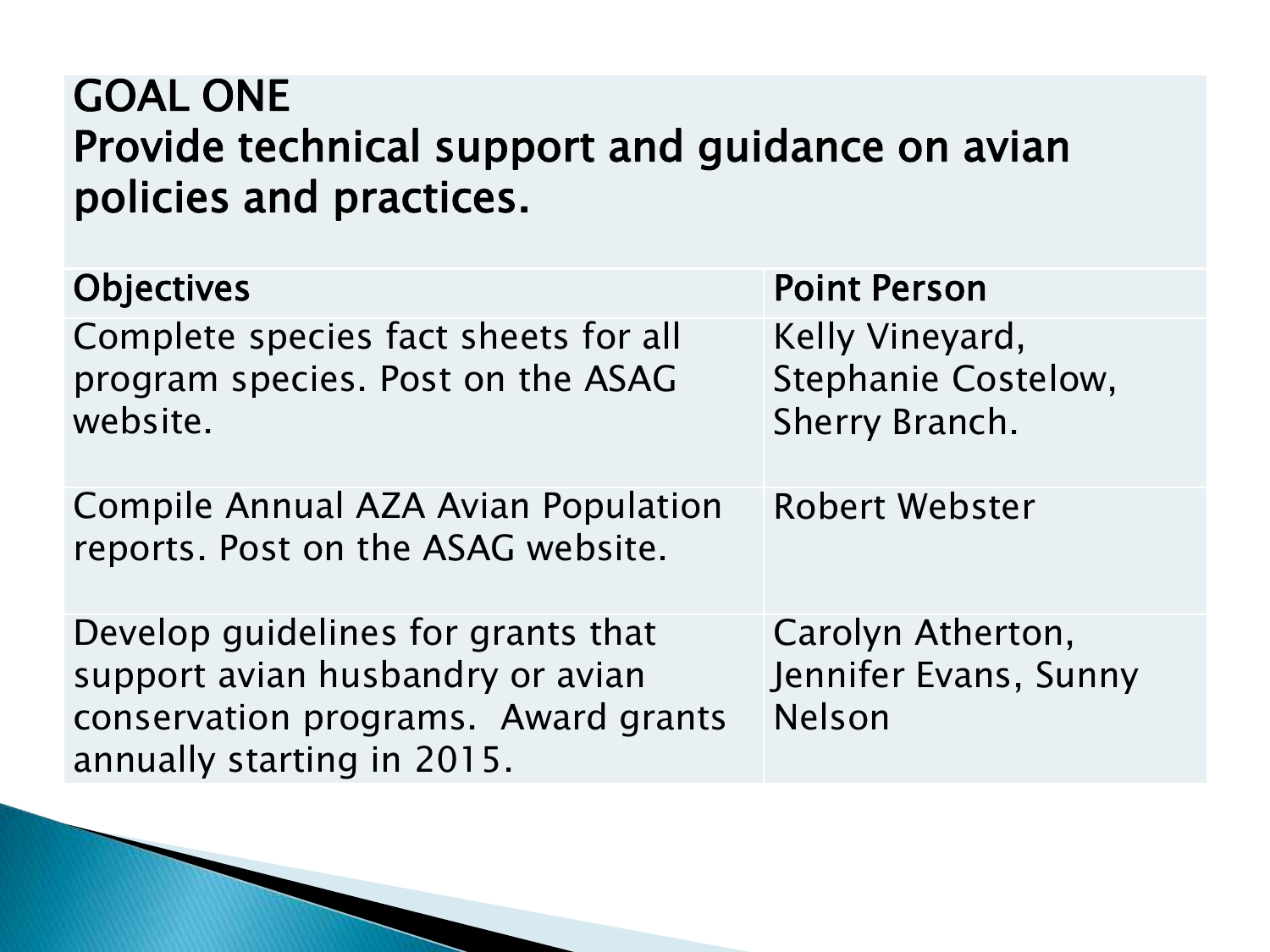| <b>GOAL TWO</b><br>Facilitate communication within the avian community.                                                    |                                  |  |
|----------------------------------------------------------------------------------------------------------------------------|----------------------------------|--|
| <b>Objectives</b>                                                                                                          | <b>Point Person</b>              |  |
| Hold annual open ASAG meeting at<br>AZA Mid-Year conference.                                                               | <b>ASAG Chair</b>                |  |
| Maintain a membership listserv for<br>ASAG Steering Committee and IRs, and Chris Brown AIG lists.<br>a general avian site. | <b>Example 25 ASAG Secretary</b> |  |
| Organize TAG and SSP informational<br>sessions at annual ASAG meeting.                                                     | <b>ASAG Vice-Chair</b>           |  |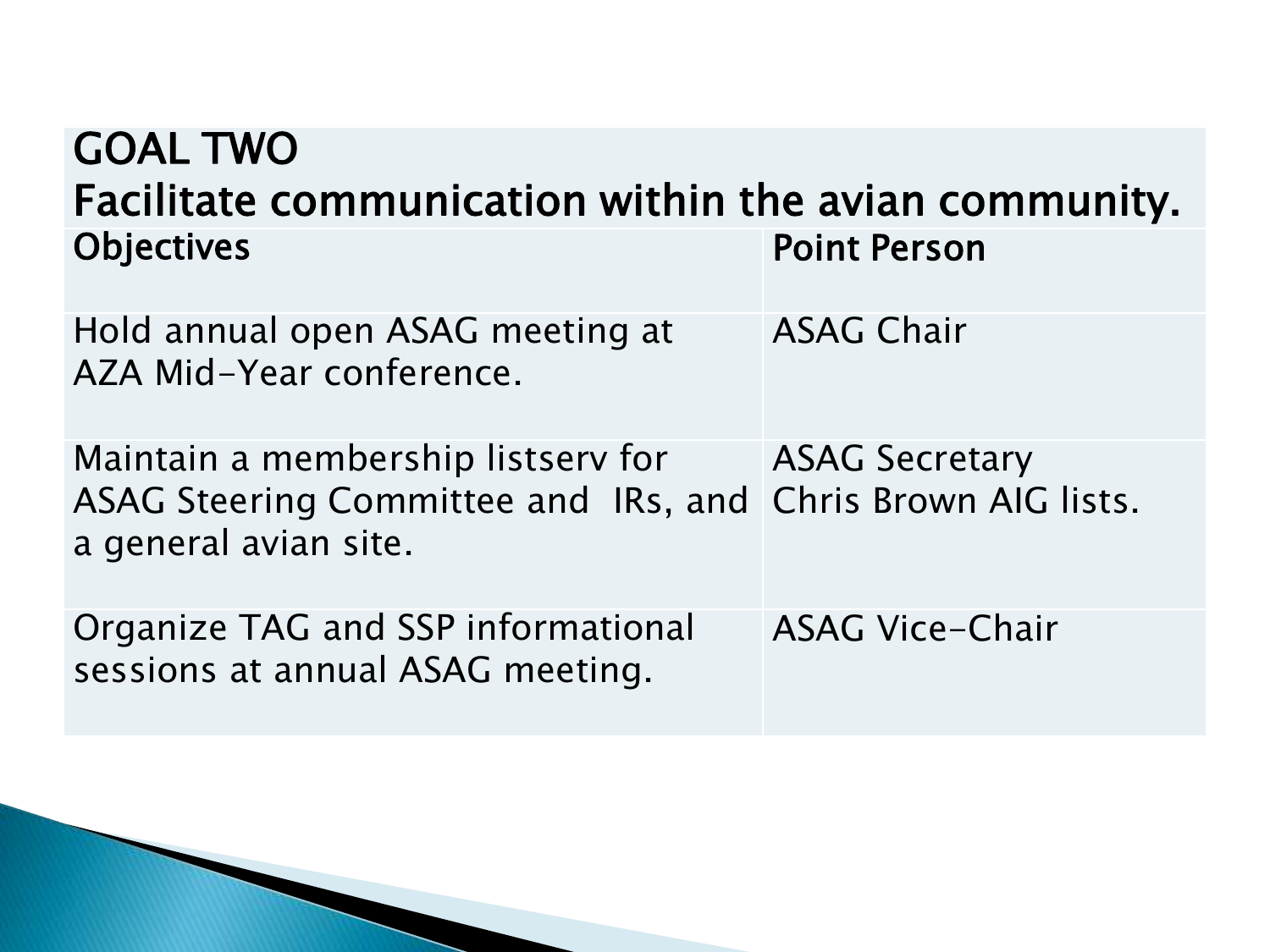| <b>GOAL TWO</b>                                                                                                                                                                    |                     |  |
|------------------------------------------------------------------------------------------------------------------------------------------------------------------------------------|---------------------|--|
| Facilitate communication within the avian community.                                                                                                                               |                     |  |
| <b>Objectives</b>                                                                                                                                                                  | <b>Point Person</b> |  |
| Manage ASAG website.                                                                                                                                                               | <b>Kevin Graham</b> |  |
| Continue building relationships with<br>other regions.<br>• Attend AZA/EAZA Joint Meeting<br>• Attend annual EAZA workshops and<br>invite EAZA representatives to ASAG<br>meetings | <b>TAG Chairs</b>   |  |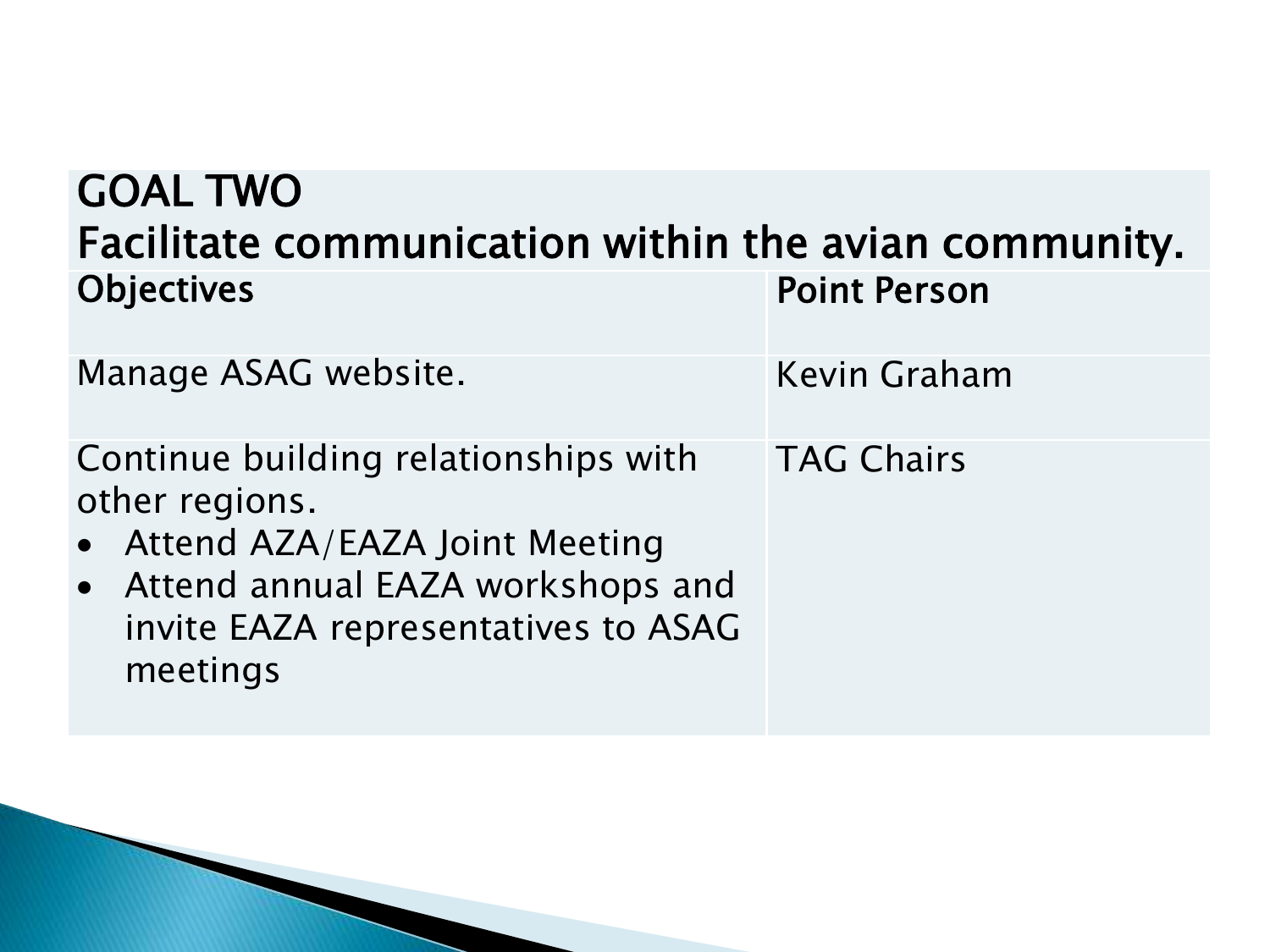## GOAL TWO Facilitate communication within the avian community.

| <b>Objectives</b>                                                                         | <b>Point Person</b>                        |
|-------------------------------------------------------------------------------------------|--------------------------------------------|
| Provide three annual grants Keeper<br><b>Travel Grants.</b>                               | <b>Tom Schneider</b>                       |
| Provide annual grant for avian<br>presentation at AAZK Annual<br>Conference.              | Diane Olsen                                |
| Encourage all AZA institutions to<br>assign an ASAG Institutional<br>Representative.      | <b>ASAG Steering</b><br>Committee members. |
| Post ASAG workshop and Keeper Travel ASAG Chair<br>Grant awards presentations on website. |                                            |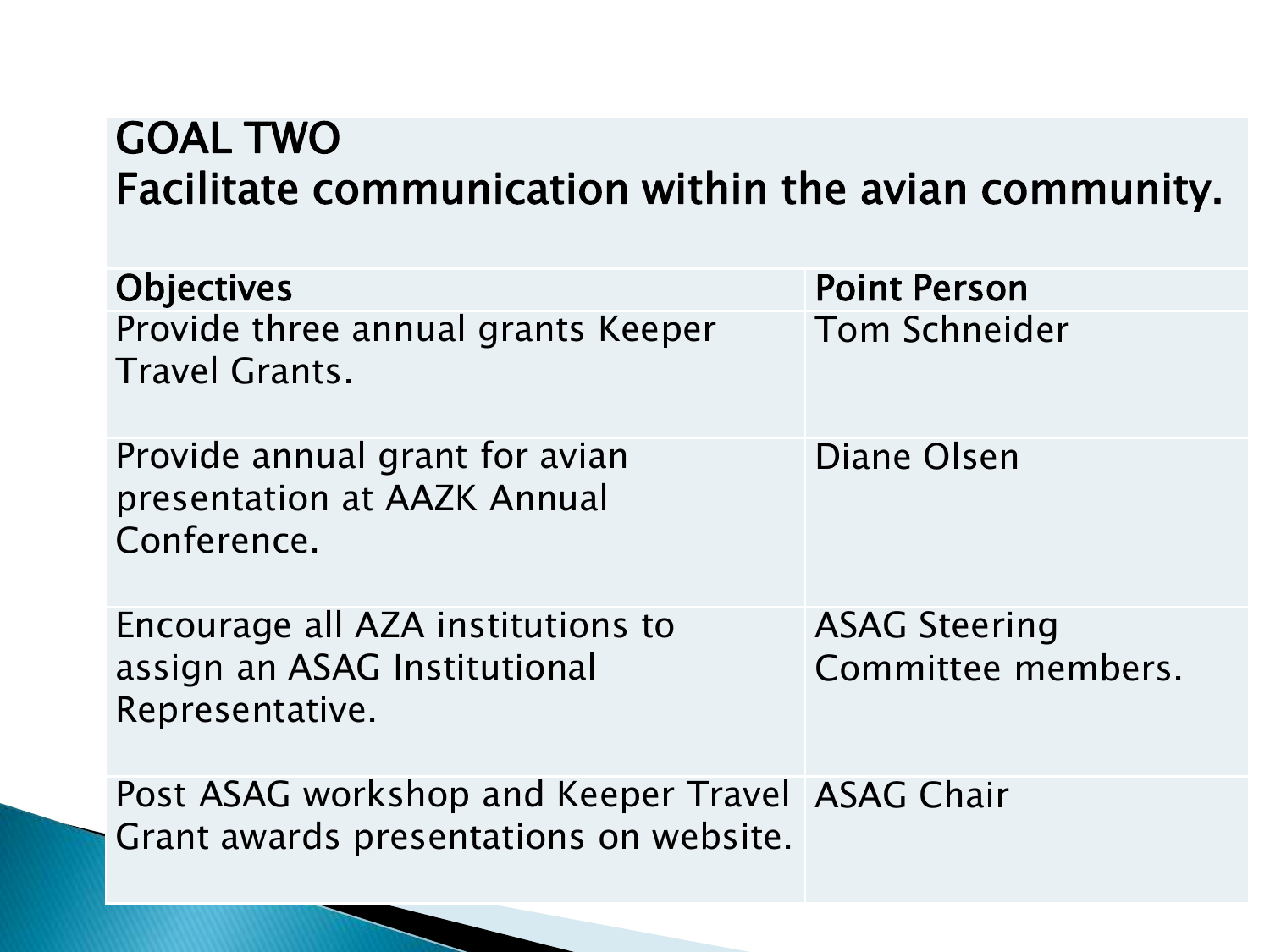## GOAL THREE Support long term avian sustainability of zoo populations.

| <b>Objectives</b>                                                              | <b>Point Person</b>            |
|--------------------------------------------------------------------------------|--------------------------------|
| Develop cooperative programs with<br>program leaders in other regions.         | <b>TAG Chairs</b>              |
| Identify private aviculturists for<br>cooperative programs.                    | John Azua                      |
| Develop informational list of AZA<br>institutions with off-exhibit facilities. | John Azua and Tom<br>Schneider |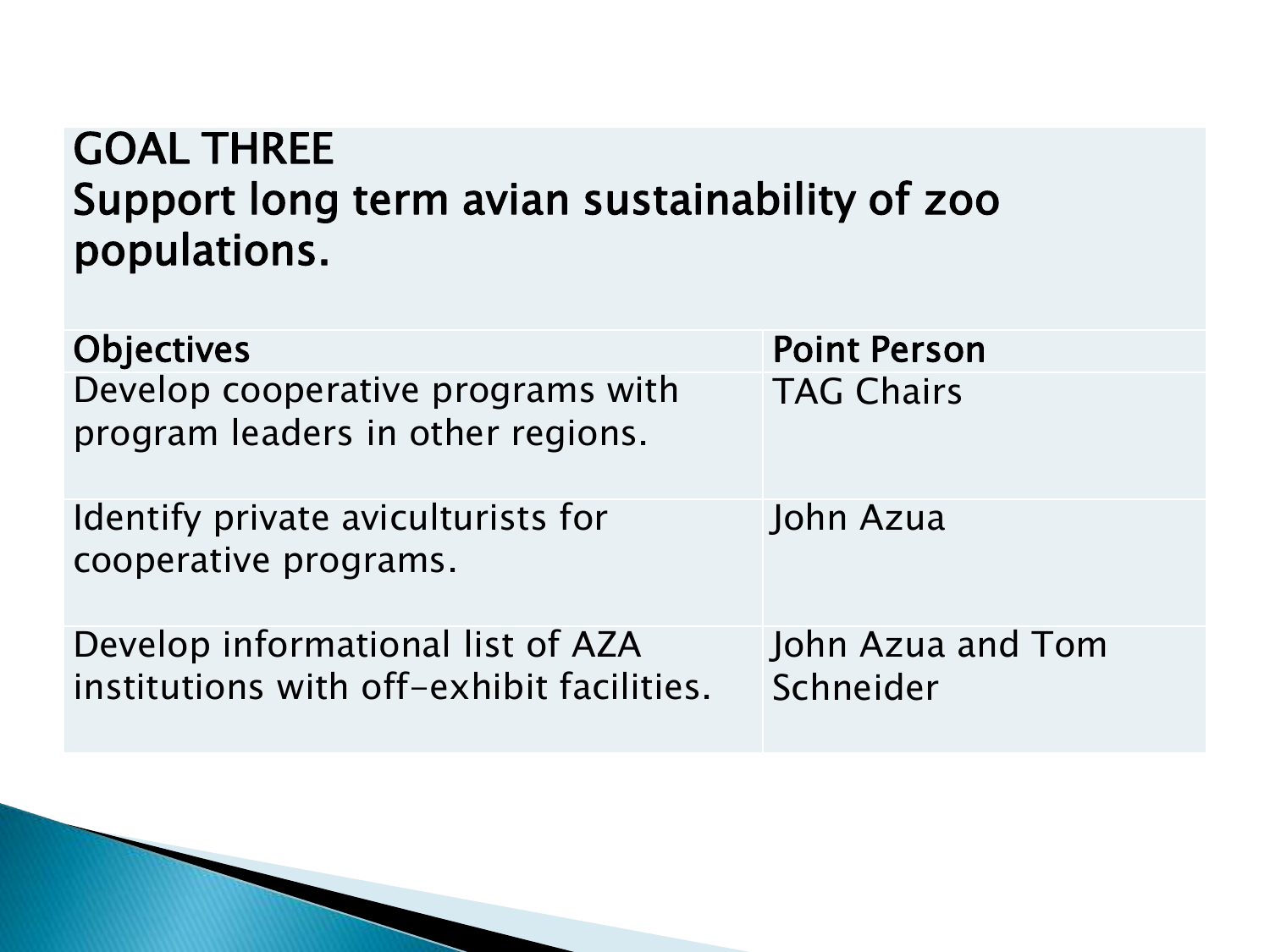## GOAL THREE Support long term avian sustainability of zoo populations.

| Objectives                                                                                                                                                | <b>Point Person</b>  |
|-----------------------------------------------------------------------------------------------------------------------------------------------------------|----------------------|
| Explore small scale sustainable<br>collection of non-threatened<br>passerines through local<br>zoological/government partnerships in<br>select countries. | <b>Roger Sweeney</b> |
| Maintain a list of rehab facilities for<br>North American and international<br>species.                                                                   | <b>Steve Sarro</b>   |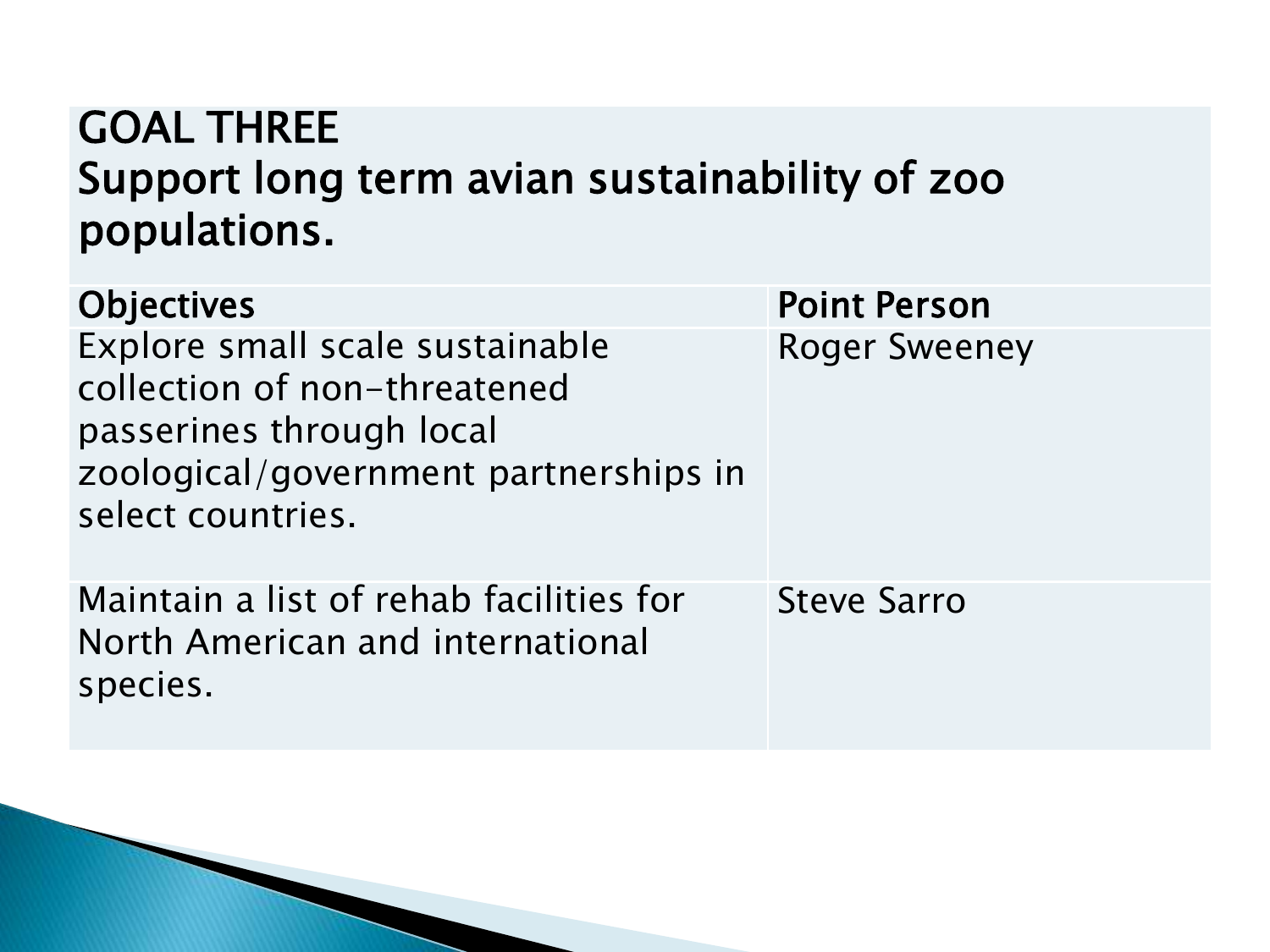## GOAL THREE Support long term avian sustainability of zoo populations.

| <b>Objectives</b>                                                                                                                                                | <b>Point Person</b>  |
|------------------------------------------------------------------------------------------------------------------------------------------------------------------|----------------------|
| Explore methods of acquiring<br>individuals from introduced<br>populations in US states and territories.                                                         |                      |
| Develop guidelines for egg collecting                                                                                                                            | <b>Sherry Branch</b> |
| Develop protocols for TAGs to consider<br>feasibility of utilizing scientific<br>collection and depredation permits for<br>acquisition of North American species |                      |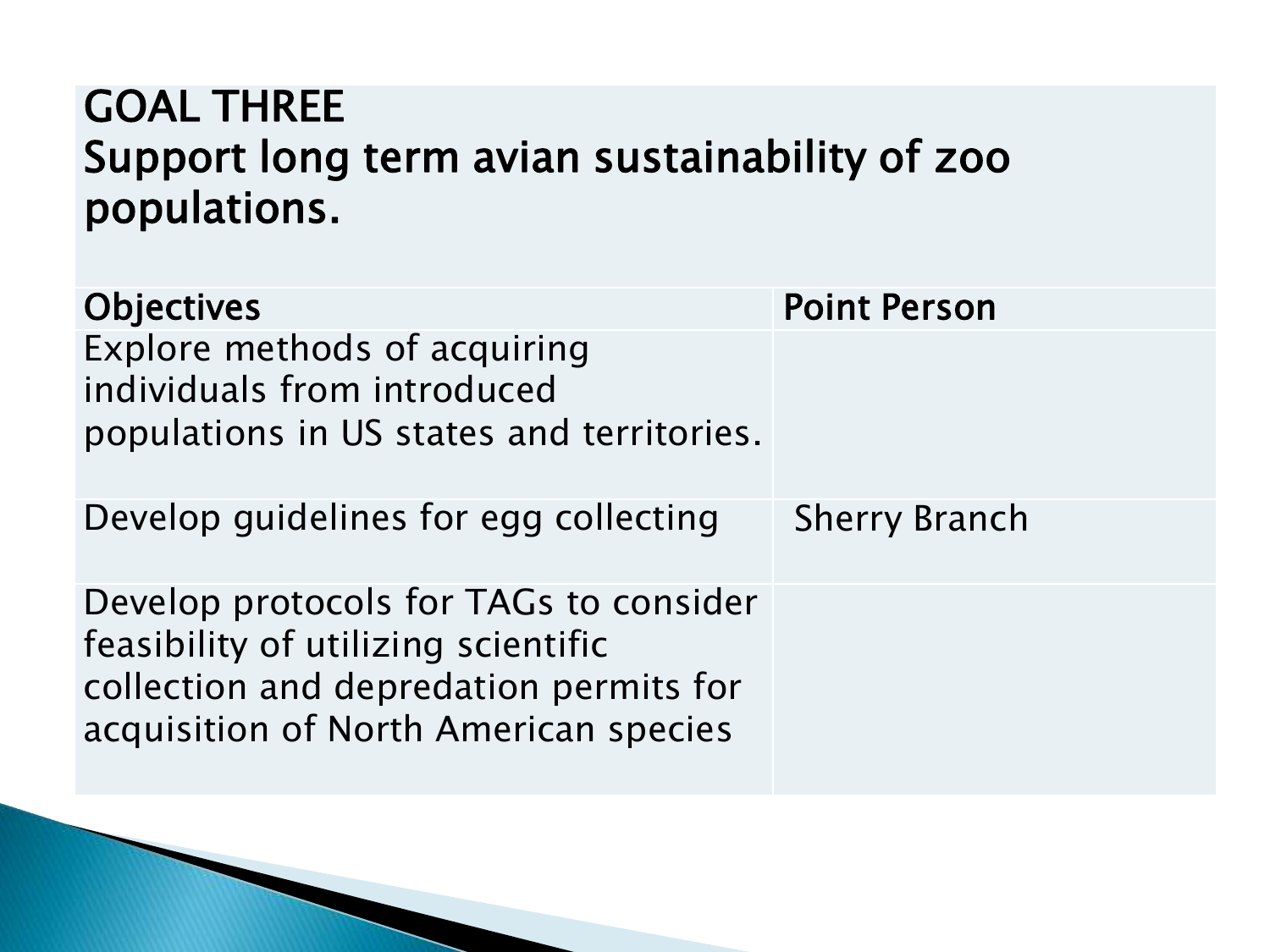## GOAL FOUR Encourage and promote avian programs in zoos and aquariums

Objectives and the contraction of the Point Person Write articles for the AZA Connect outlining ASAG programs and accomplishments.

Provide three annual Plume Awards to recognizing long-term propagation Programs, noteworthy achievement in avian husbandry and exceptional individual achievements.

ASAG Steering Committee Members, TAG Chairs and program managers.

Steve Sarro